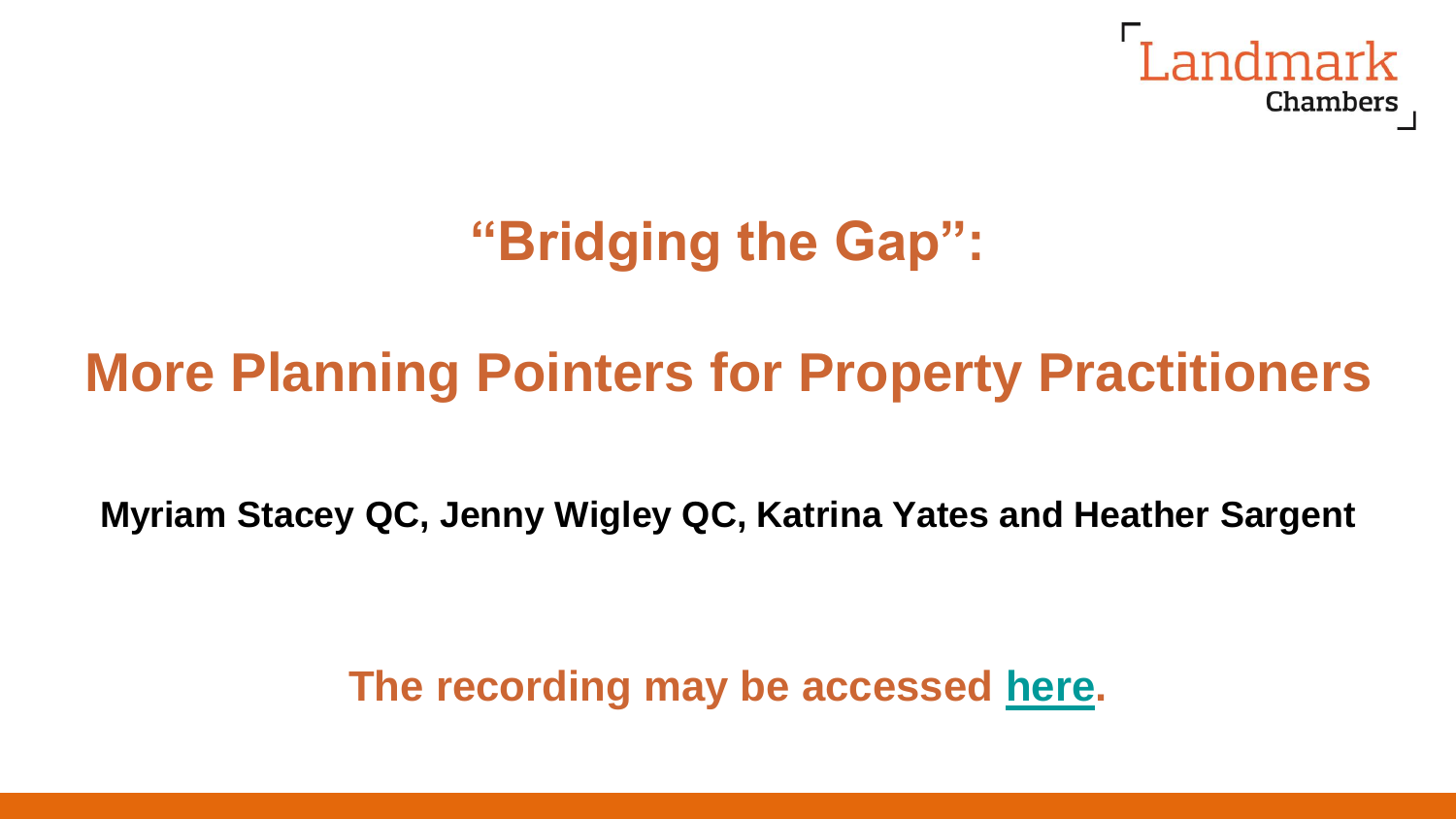#### **Scenario A**

• Harry from Bristol has had an offer accepted (subject to contract) on a 125 year lease of a seaside apartment in Devon. The apartment forms part of a block built in 1995.

andmark

**Chambers** 

- He intends to use the apartment as a second home at weekends and in the summer and is considering letting it out on AirBnB for part of the year.
- Apartments demised on common terms. Original leases all varied (in the past 10 years) to allow holiday lets. This is now the main use of the block.
- Local search reveals the block is subject to a planning agreement dating back to 1995, which contains a local occupancy obligation to prevent holiday lettings.
- No evidence of any past planning enforcement action having been taken.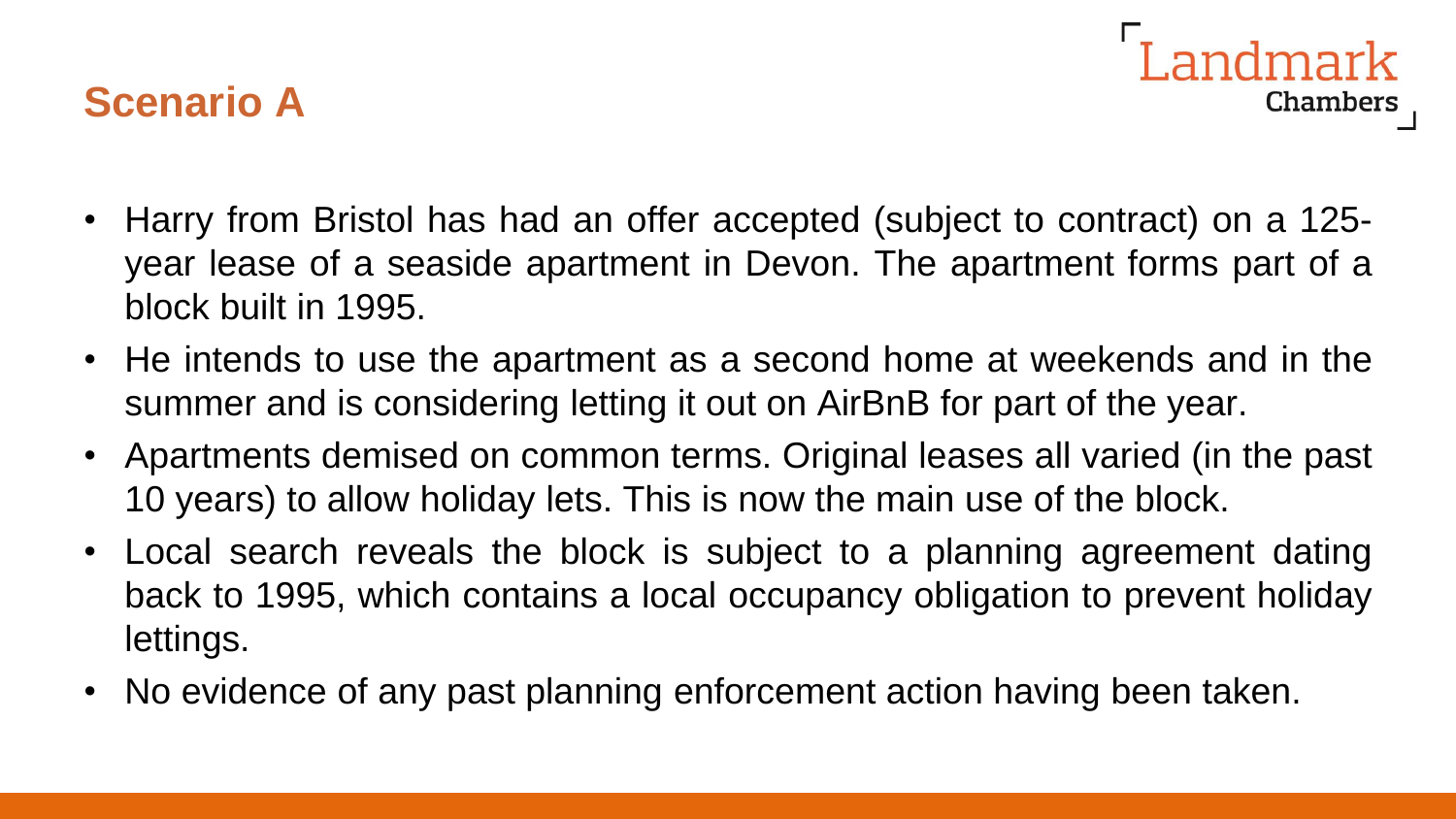### **Scenario B (1)**

• Sally freeholder owner of single dwellinghouse in an area where there is a housing shortage

**Chambers** 

- Without PP, she converts house into four flats
- On 1 June 2021 she lets each flat under 12 month assured shorthold tenancies
- After tenants move in, neighbour complains to the council about noise, bicycles and parking
- On 1<sup>st</sup> July 2021, LPA serves an enforcement notice on Sally and 'the occupiers'
- The EN states the conversion was in breach of planning control and requires cessation of use of building as 4 self-contained flats and restoration to single dwelling. Steps to be taken within 3 months of notice coming into effect.
- Sally immediately lodges an appeal against the notice